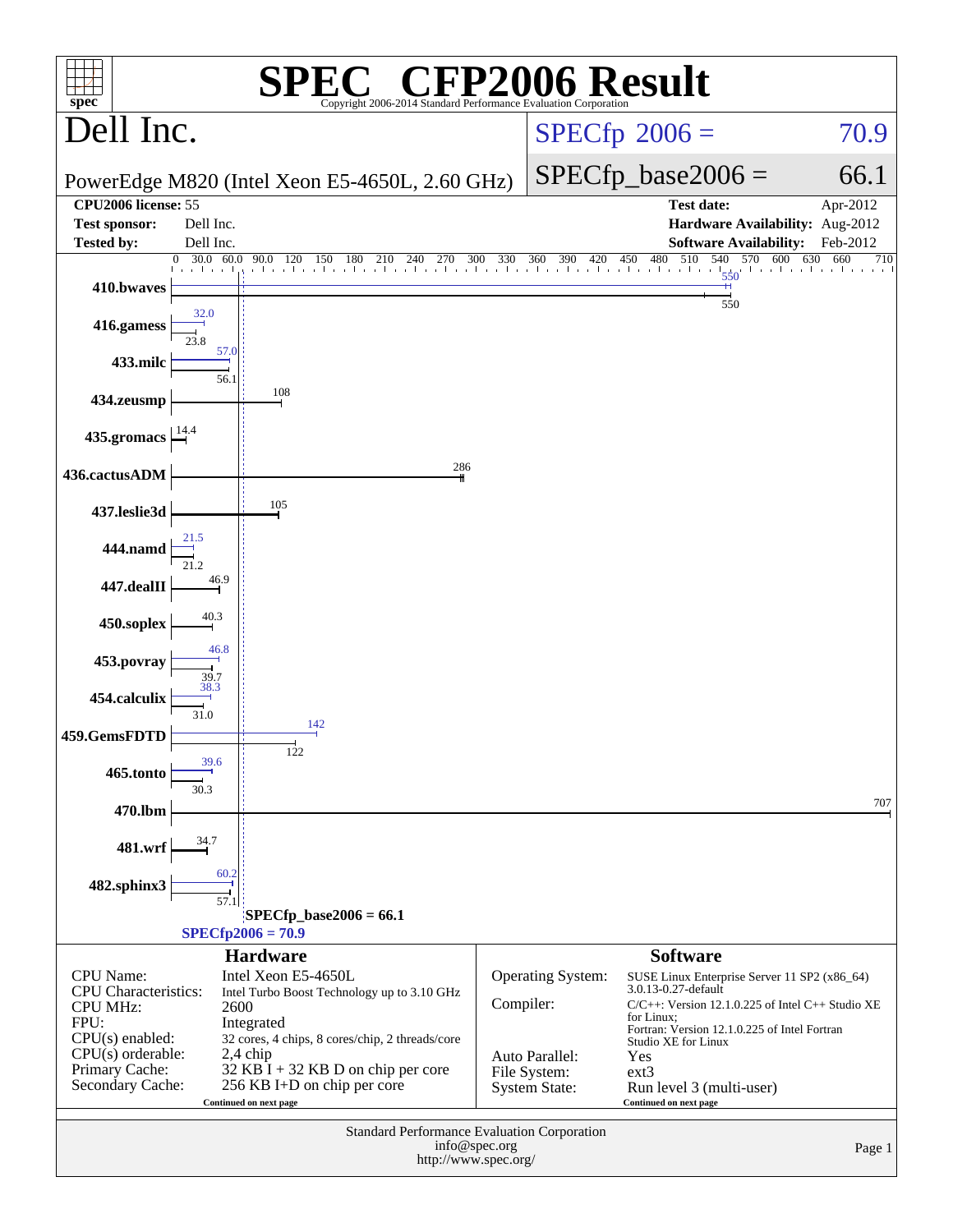

# Dell Inc.

### $SPECfp2006 = 70.9$  $SPECfp2006 = 70.9$

PowerEdge M820 (Intel Xeon E5-4650L, 2.60 GHz)

 $SPECfp\_base2006 = 66.1$ 

| <b>CPU2006 license: 55</b>                                                 |                                                                                                                                |                                                            | <b>Test date:</b><br>Apr-2012             |
|----------------------------------------------------------------------------|--------------------------------------------------------------------------------------------------------------------------------|------------------------------------------------------------|-------------------------------------------|
| <b>Test sponsor:</b>                                                       | Dell Inc.                                                                                                                      |                                                            | Hardware Availability: Aug-2012           |
| <b>Tested by:</b>                                                          | Dell Inc.                                                                                                                      |                                                            | <b>Software Availability:</b><br>Feb-2012 |
| L3 Cache:<br>Other Cache:<br>Memory:<br>Disk Subsystem:<br>Other Hardware: | $20 \text{ MB I+D}$ on chip per chip<br>None<br>256 GB (32 x 8 GB 2Rx4 PC3-12800R-11, ECC)<br>1 x 900 GB 10000 RPM SAS<br>None | <b>Base Pointers:</b><br>Peak Pointers:<br>Other Software: | $64$ -bit<br>$32/64$ -bit<br>None         |

| <b>Results Table</b> |                                                                                                          |              |                |       |                |             |                |              |                |              |                |              |
|----------------------|----------------------------------------------------------------------------------------------------------|--------------|----------------|-------|----------------|-------------|----------------|--------------|----------------|--------------|----------------|--------------|
|                      | <b>Base</b>                                                                                              |              |                |       |                | <b>Peak</b> |                |              |                |              |                |              |
| <b>Benchmark</b>     | <b>Seconds</b>                                                                                           | <b>Ratio</b> | <b>Seconds</b> | Ratio | <b>Seconds</b> | Ratio       | <b>Seconds</b> | <b>Ratio</b> | <b>Seconds</b> | <b>Ratio</b> | <b>Seconds</b> | <b>Ratio</b> |
| 410.bwayes           | 25.9                                                                                                     | 525          | 24.7           | 550   | 24.7           | 550         | 24.7           | 550          | 24.7           | 550          | 24.9           | 546          |
| 416.gamess           | 824                                                                                                      | 23.8         | 820            | 23.9  | 828            | 23.7        | 612            | 32.0         | 616            | 31.8         | 611            | 32.0         |
| $433$ .milc          | 164                                                                                                      | 56.1         | 164            | 56.1  | 164            | 56.1        | 161            | 57.0         | 161            | 57.0         | 161            | 57.0         |
| 434.zeusmp           | 84.1                                                                                                     | 108          | 84.1           | 108   | 84.1           | 108         | 84.1           | 108          | 84.1           | 108          | 84.1           | 108          |
| 435.gromacs          | 496                                                                                                      | 14.4         | 495            | 14.4  | 493            | 14.5        | 496            | 14.4         | 495            | 14.4         | 493            | 14.5         |
| 436.cactusADM        | 41.8                                                                                                     | 286          | 41.6           | 287   | 42.0           | 285         | 41.8           | 286          | 41.6           | 287          | 42.0           | 285          |
| 437.leslie3d         | 89.5                                                                                                     | 105          | 89.3           | 105   | 89.3           | 105         | 89.5           | 105          | 89.3           | 105          | 89.3           | 105          |
| 444.namd             | 379                                                                                                      | 21.2         | 379            | 21.2  | 379            | 21.2        | 373            | 21.5         | 373            | 21.5         | 373            | 21.5         |
| 447.dealII           | 244                                                                                                      | 46.9         | 246            | 46.4  | 243            | 47.0        | 244            | 46.9         | 246            | 46.4         | 243            | 47.0         |
| 450.soplex           | 207                                                                                                      | 40.3         | 207            | 40.3  | 208            | 40.1        | 207            | 40.3         | 207            | 40.3         | 208            | 40.1         |
| 453.povray           | 134                                                                                                      | 39.8         | 136            | 39.2  | 134            | 39.7        | 114            | 46.8         | 114            | 46.8         | 114            | 46.7         |
| 454.calculix         | 266                                                                                                      | 31.0         | 265            | 31.1  | 267            | 30.9        | 217            | 38.0         | 215            | 38.3         | 215            | 38.4         |
| 459.GemsFDTD         | 87.5                                                                                                     | 121          | 87.3           | 122   | 87.3           | 122         | 74.6           | 142          | 74.6           | 142          | 74.4           | 143          |
| 465.tonto            | 325                                                                                                      | 30.3         | 324            | 30.4  | 326            | 30.2        | 249            | 39.6         | 248            | 39.6         | 248            | 39.7         |
| 470.1bm              | 19.4                                                                                                     | 707          | 19.4           | 707   | 19.4           | 707         | 19.4           | 707          | 19.4           | 707          | 19.4           | 707          |
| 481.wrf              | 317                                                                                                      | 35.3         | 322            | 34.7  | 323            | 34.6        | 317            | 35.3         | 322            | 34.7         | 323            | 34.6         |
| 482.sphinx3          | 337                                                                                                      | 57.8         | 342            | 57.0  | 341            | 57.1        | 327            | 59.7         | 324            | 60.2         | 324            | 60.2         |
|                      | Results appear in the order in which they were run. Bold underlined text indicates a median measurement. |              |                |       |                |             |                |              |                |              |                |              |

#### **[Operating System Notes](http://www.spec.org/auto/cpu2006/Docs/result-fields.html#OperatingSystemNotes)**

Stack size set to unlimited using "ulimit -s unlimited"

#### **[Platform Notes](http://www.spec.org/auto/cpu2006/Docs/result-fields.html#PlatformNotes)**

 CPU Power Management set to Maximum Performance Memory Frequency set to Maximum Performance Turbo Boost set to Enabled C States/C1E set to Enabled Sysinfo program /root/CPU2006-1.2/config/sysinfo.rev6800 \$Rev: 6800 \$ \$Date:: 2011-10-11 #\$ 6f2ebdff5032aaa42e583f96b07f99d3 running on linux-0j3r Tue Apr 24 13:12:31 2012

 This section contains SUT (System Under Test) info as seen by some common utilities. To remove or add to this section, see: Continued on next page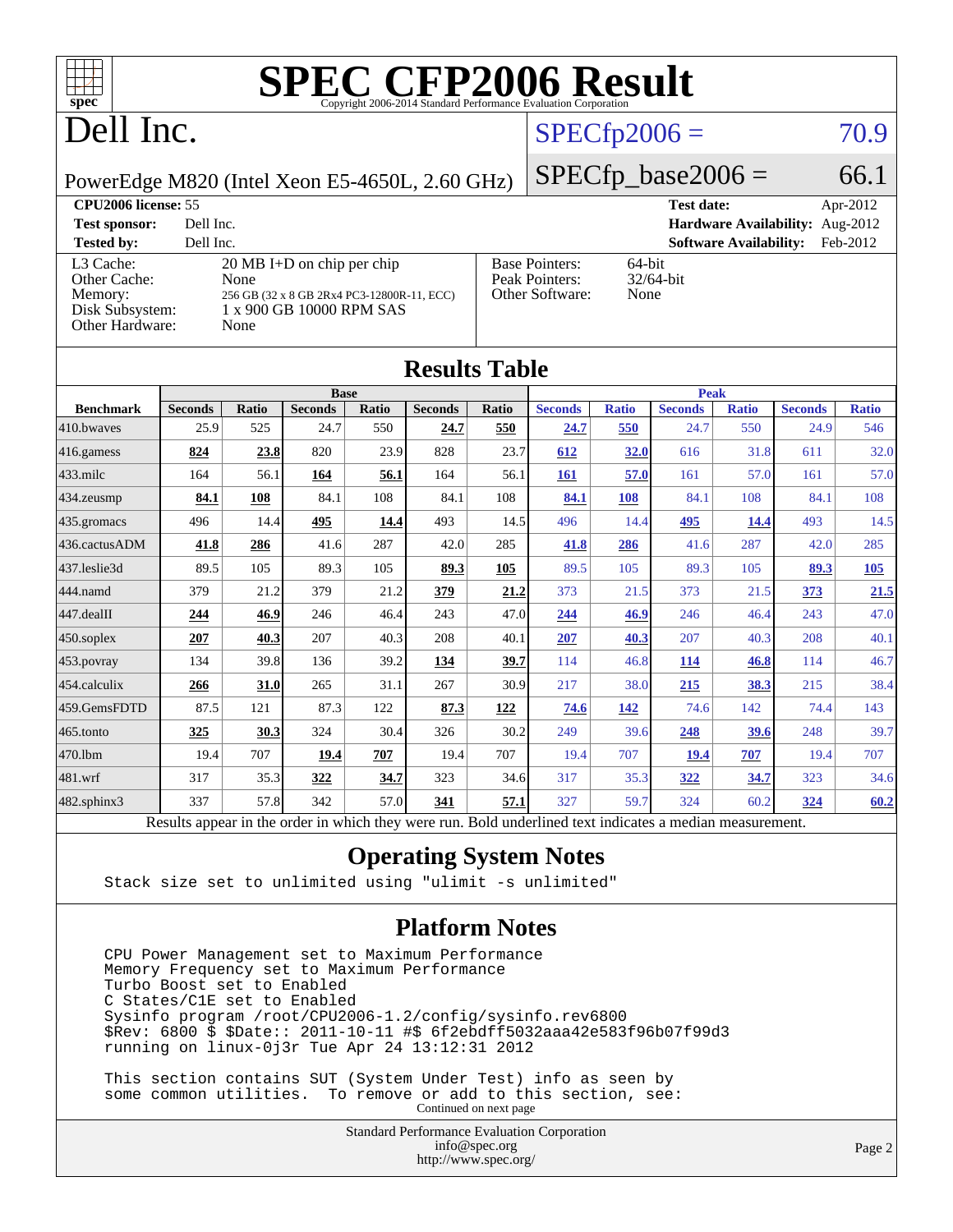

Dell Inc.

 $SPECTp2006 = 70.9$ 

PowerEdge M820 (Intel Xeon E5-4650L, 2.60 GHz)

**[Tested by:](http://www.spec.org/auto/cpu2006/Docs/result-fields.html#Testedby)** Dell Inc. **[Software Availability:](http://www.spec.org/auto/cpu2006/Docs/result-fields.html#SoftwareAvailability)** Feb-2012

**[CPU2006 license:](http://www.spec.org/auto/cpu2006/Docs/result-fields.html#CPU2006license)** 55 **[Test date:](http://www.spec.org/auto/cpu2006/Docs/result-fields.html#Testdate)** Apr-2012 **[Test sponsor:](http://www.spec.org/auto/cpu2006/Docs/result-fields.html#Testsponsor)** Dell Inc. **[Hardware Availability:](http://www.spec.org/auto/cpu2006/Docs/result-fields.html#HardwareAvailability)** Aug-2012

 $SPECTp\_base2006 = 66.1$ 

**[Platform Notes \(Continued\)](http://www.spec.org/auto/cpu2006/Docs/result-fields.html#PlatformNotes)** <http://www.spec.org/cpu2006/Docs/config.html#sysinfo> From /proc/cpuinfo model name : Intel(R) Xeon(R) CPU E5-4650L 0 @ 2.60GHz 4 "physical id"s (chips) 64 "processors" cores, siblings (Caution: counting these is hw and system dependent. The following excerpts from /proc/cpuinfo might not be reliable. Use with caution.) cpu cores : 8 siblings : 16 physical 0: cores 0 1 2 3 4 5 6 7 physical 1: cores 0 1 2 3 4 5 6 7 physical 2: cores 0 1 2 3 4 5 6 7 physical 3: cores 0 1 2 3 4 5 6 7 cache size : 20480 KB From /proc/meminfo MemTotal: 264501520 kB HugePages\_Total: 0<br>Hugepagesize: 2048 kB Hugepagesize: /usr/bin/lsb\_release -d SUSE Linux Enterprise Server 11 (x86\_64) From /etc/\*release\* /etc/\*version\* SuSE-release: SUSE Linux Enterprise Server 11 (x86\_64) VERSION = 11 PATCHLEVEL = 2 uname -a: Linux linux-0j3r 3.0.13-0.27-default #1 SMP Wed Feb 15 13:33:49 UTC 2012 (d73692b) x86\_64 x86\_64 x86\_64 GNU/Linux run-level 3 Apr 24 06:01 last=S SPEC is set to: /root/CPU2006-1.2<br>Filesystem Type Size Use Filesystem Type Size Used Avail Use% Mounted on /dev/sda1 ext3 886G 132G 710G 16% / Additional information from dmidecode: (End of data from sysinfo program) **[General Notes](http://www.spec.org/auto/cpu2006/Docs/result-fields.html#GeneralNotes)**

Environment variables set by runspec before the start of the run: KMP\_AFFINITY = "granularity=fine,scatter" LD\_LIBRARY\_PATH = "/root/CPU2006-1.2/libs/32:/root/CPU2006-1.2/libs/64" OMP\_NUM\_THREADS = "32"

Continued on next page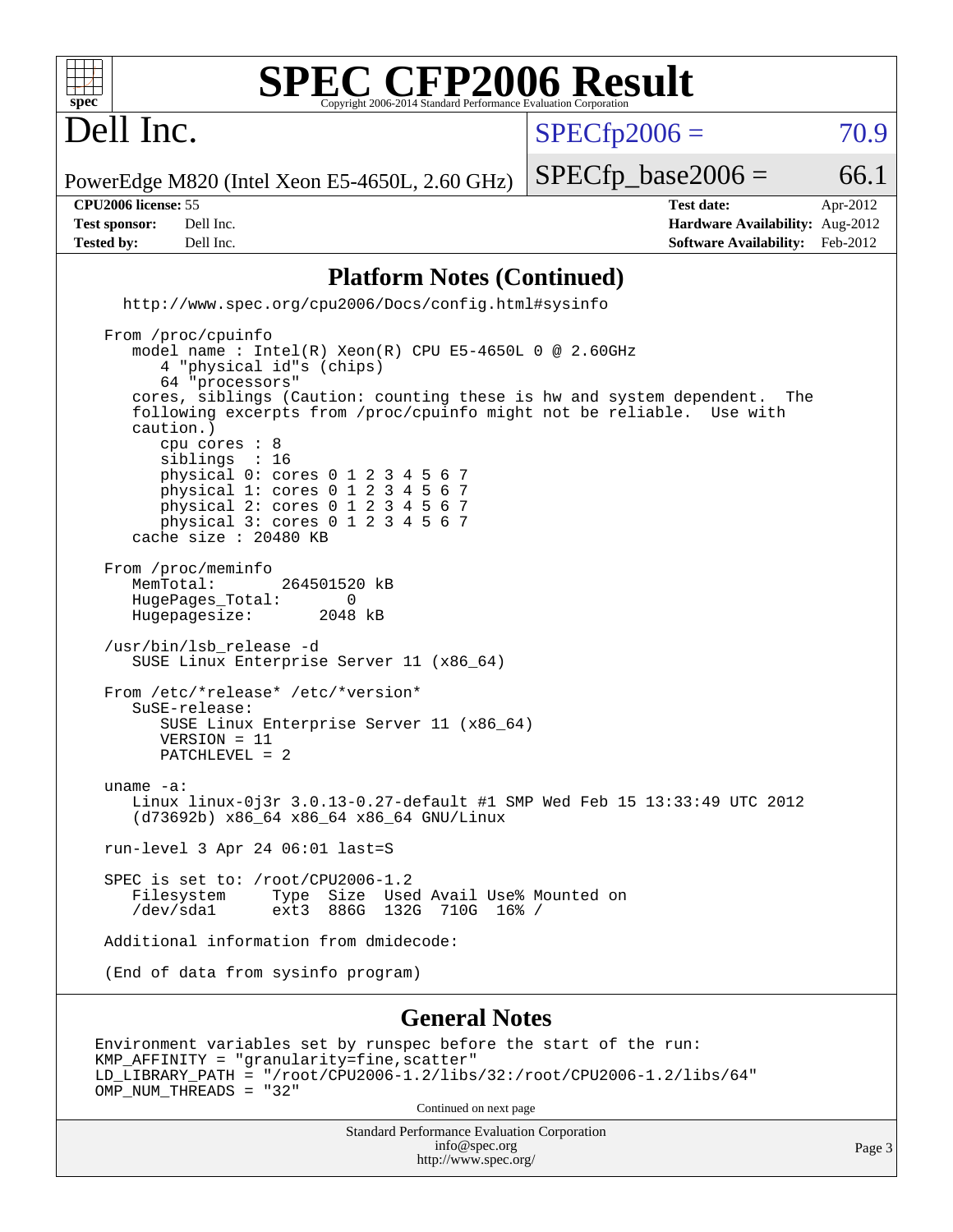

# Dell Inc.

 $SPECTp2006 = 70.9$ 

PowerEdge M820 (Intel Xeon E5-4650L, 2.60 GHz)

**[Tested by:](http://www.spec.org/auto/cpu2006/Docs/result-fields.html#Testedby)** Dell Inc. **[Software Availability:](http://www.spec.org/auto/cpu2006/Docs/result-fields.html#SoftwareAvailability)** Feb-2012

**[CPU2006 license:](http://www.spec.org/auto/cpu2006/Docs/result-fields.html#CPU2006license)** 55 **[Test date:](http://www.spec.org/auto/cpu2006/Docs/result-fields.html#Testdate)** Apr-2012 **[Test sponsor:](http://www.spec.org/auto/cpu2006/Docs/result-fields.html#Testsponsor)** Dell Inc. **[Hardware Availability:](http://www.spec.org/auto/cpu2006/Docs/result-fields.html#HardwareAvailability)** Aug-2012

 $SPECTp\_base2006 = 66.1$ 

#### **[General Notes \(Continued\)](http://www.spec.org/auto/cpu2006/Docs/result-fields.html#GeneralNotes)**

 Binaries compiled on a system with 1x Core i7-860 CPU + 8GB memory using RHEL5.5 Transparent Huge Pages disabled with: echo never > /sys/kernel/mm/transparent\_hugepage/enabled Filesystem page cache cleared with:<br>echo 1> /proc/sys/vm/drop\_cac /proc/sys/vm/drop\_caches

### **[Base Compiler Invocation](http://www.spec.org/auto/cpu2006/Docs/result-fields.html#BaseCompilerInvocation)**

[C benchmarks](http://www.spec.org/auto/cpu2006/Docs/result-fields.html#Cbenchmarks): [icc -m64](http://www.spec.org/cpu2006/results/res2012q3/cpu2006-20120703-23439.flags.html#user_CCbase_intel_icc_64bit_0b7121f5ab7cfabee23d88897260401c)

[C++ benchmarks:](http://www.spec.org/auto/cpu2006/Docs/result-fields.html#CXXbenchmarks) [icpc -m64](http://www.spec.org/cpu2006/results/res2012q3/cpu2006-20120703-23439.flags.html#user_CXXbase_intel_icpc_64bit_bedb90c1146cab66620883ef4f41a67e)

[Fortran benchmarks](http://www.spec.org/auto/cpu2006/Docs/result-fields.html#Fortranbenchmarks): [ifort -m64](http://www.spec.org/cpu2006/results/res2012q3/cpu2006-20120703-23439.flags.html#user_FCbase_intel_ifort_64bit_ee9d0fb25645d0210d97eb0527dcc06e)

[Benchmarks using both Fortran and C](http://www.spec.org/auto/cpu2006/Docs/result-fields.html#BenchmarksusingbothFortranandC): [icc -m64](http://www.spec.org/cpu2006/results/res2012q3/cpu2006-20120703-23439.flags.html#user_CC_FCbase_intel_icc_64bit_0b7121f5ab7cfabee23d88897260401c) [ifort -m64](http://www.spec.org/cpu2006/results/res2012q3/cpu2006-20120703-23439.flags.html#user_CC_FCbase_intel_ifort_64bit_ee9d0fb25645d0210d97eb0527dcc06e)

### **[Base Portability Flags](http://www.spec.org/auto/cpu2006/Docs/result-fields.html#BasePortabilityFlags)**

| 410.bwaves: -DSPEC CPU LP64<br>416.gamess: -DSPEC_CPU_LP64 |                                                                |
|------------------------------------------------------------|----------------------------------------------------------------|
| 433.milc: -DSPEC CPU LP64                                  |                                                                |
| 434.zeusmp: -DSPEC_CPU_LP64                                |                                                                |
| 435.gromacs: -DSPEC_CPU_LP64 -nofor_main                   |                                                                |
| 436.cactusADM: -DSPEC CPU LP64 -nofor main                 |                                                                |
| 437.leslie3d: -DSPEC CPU LP64                              |                                                                |
| 444.namd: - DSPEC CPU LP64                                 |                                                                |
| 447.dealII: -DSPEC_CPU_LP64                                |                                                                |
| 450.soplex: -DSPEC_CPU_LP64                                |                                                                |
| 453.povray: -DSPEC_CPU_LP64                                |                                                                |
| 454.calculix: -DSPEC_CPU_LP64 -nofor_main                  |                                                                |
| 459.GemsFDTD: -DSPEC CPU LP64                              |                                                                |
| 465.tonto: - DSPEC CPU LP64                                |                                                                |
| 470.1bm: - DSPEC CPU LP64                                  |                                                                |
|                                                            | 481.wrf: -DSPEC_CPU_LP64 -DSPEC_CPU_CASE_FLAG -DSPEC_CPU_LINUX |
| 482.sphinx3: -DSPEC_CPU_LP64                               |                                                                |
|                                                            |                                                                |

### **[Base Optimization Flags](http://www.spec.org/auto/cpu2006/Docs/result-fields.html#BaseOptimizationFlags)**

[C benchmarks](http://www.spec.org/auto/cpu2006/Docs/result-fields.html#Cbenchmarks):

[-xAVX](http://www.spec.org/cpu2006/results/res2012q3/cpu2006-20120703-23439.flags.html#user_CCbase_f-xAVX) [-ipo](http://www.spec.org/cpu2006/results/res2012q3/cpu2006-20120703-23439.flags.html#user_CCbase_f-ipo) [-O3](http://www.spec.org/cpu2006/results/res2012q3/cpu2006-20120703-23439.flags.html#user_CCbase_f-O3) [-no-prec-div](http://www.spec.org/cpu2006/results/res2012q3/cpu2006-20120703-23439.flags.html#user_CCbase_f-no-prec-div) [-static](http://www.spec.org/cpu2006/results/res2012q3/cpu2006-20120703-23439.flags.html#user_CCbase_f-static) [-parallel](http://www.spec.org/cpu2006/results/res2012q3/cpu2006-20120703-23439.flags.html#user_CCbase_f-parallel) [-opt-prefetch](http://www.spec.org/cpu2006/results/res2012q3/cpu2006-20120703-23439.flags.html#user_CCbase_f-opt-prefetch) [-ansi-alias](http://www.spec.org/cpu2006/results/res2012q3/cpu2006-20120703-23439.flags.html#user_CCbase_f-ansi-alias)

Continued on next page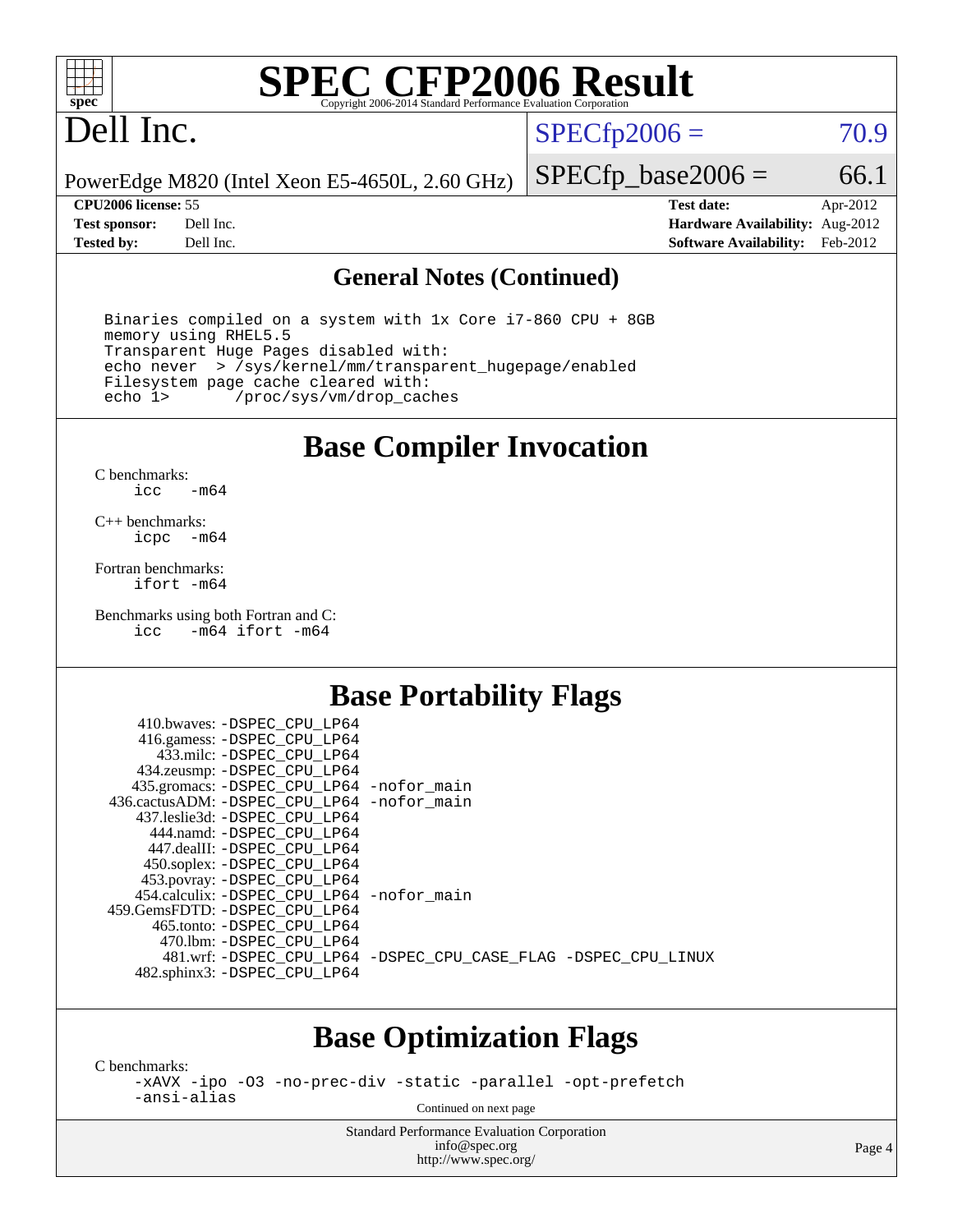# Dell Inc.

 $SPECfp2006 = 70.9$  $SPECfp2006 = 70.9$ 

PowerEdge M820 (Intel Xeon E5-4650L, 2.60 GHz)

 $SPECTp\_base2006 = 66.1$ 

**[CPU2006 license:](http://www.spec.org/auto/cpu2006/Docs/result-fields.html#CPU2006license)** 55 **[Test date:](http://www.spec.org/auto/cpu2006/Docs/result-fields.html#Testdate)** Apr-2012 **[Test sponsor:](http://www.spec.org/auto/cpu2006/Docs/result-fields.html#Testsponsor)** Dell Inc. **[Hardware Availability:](http://www.spec.org/auto/cpu2006/Docs/result-fields.html#HardwareAvailability)** Aug-2012 **[Tested by:](http://www.spec.org/auto/cpu2006/Docs/result-fields.html#Testedby)** Dell Inc. **[Software Availability:](http://www.spec.org/auto/cpu2006/Docs/result-fields.html#SoftwareAvailability)** Feb-2012

## **[Base Optimization Flags \(Continued\)](http://www.spec.org/auto/cpu2006/Docs/result-fields.html#BaseOptimizationFlags)**

[C++ benchmarks:](http://www.spec.org/auto/cpu2006/Docs/result-fields.html#CXXbenchmarks) [-xAVX](http://www.spec.org/cpu2006/results/res2012q3/cpu2006-20120703-23439.flags.html#user_CXXbase_f-xAVX) [-ipo](http://www.spec.org/cpu2006/results/res2012q3/cpu2006-20120703-23439.flags.html#user_CXXbase_f-ipo) [-O3](http://www.spec.org/cpu2006/results/res2012q3/cpu2006-20120703-23439.flags.html#user_CXXbase_f-O3) [-no-prec-div](http://www.spec.org/cpu2006/results/res2012q3/cpu2006-20120703-23439.flags.html#user_CXXbase_f-no-prec-div) [-static](http://www.spec.org/cpu2006/results/res2012q3/cpu2006-20120703-23439.flags.html#user_CXXbase_f-static) [-opt-prefetch](http://www.spec.org/cpu2006/results/res2012q3/cpu2006-20120703-23439.flags.html#user_CXXbase_f-opt-prefetch) [-ansi-alias](http://www.spec.org/cpu2006/results/res2012q3/cpu2006-20120703-23439.flags.html#user_CXXbase_f-ansi-alias) [Fortran benchmarks](http://www.spec.org/auto/cpu2006/Docs/result-fields.html#Fortranbenchmarks): [-xAVX](http://www.spec.org/cpu2006/results/res2012q3/cpu2006-20120703-23439.flags.html#user_FCbase_f-xAVX) [-ipo](http://www.spec.org/cpu2006/results/res2012q3/cpu2006-20120703-23439.flags.html#user_FCbase_f-ipo) [-O3](http://www.spec.org/cpu2006/results/res2012q3/cpu2006-20120703-23439.flags.html#user_FCbase_f-O3) [-no-prec-div](http://www.spec.org/cpu2006/results/res2012q3/cpu2006-20120703-23439.flags.html#user_FCbase_f-no-prec-div) [-static](http://www.spec.org/cpu2006/results/res2012q3/cpu2006-20120703-23439.flags.html#user_FCbase_f-static) [-parallel](http://www.spec.org/cpu2006/results/res2012q3/cpu2006-20120703-23439.flags.html#user_FCbase_f-parallel) [-opt-prefetch](http://www.spec.org/cpu2006/results/res2012q3/cpu2006-20120703-23439.flags.html#user_FCbase_f-opt-prefetch)

[Benchmarks using both Fortran and C](http://www.spec.org/auto/cpu2006/Docs/result-fields.html#BenchmarksusingbothFortranandC):

[-xAVX](http://www.spec.org/cpu2006/results/res2012q3/cpu2006-20120703-23439.flags.html#user_CC_FCbase_f-xAVX) [-ipo](http://www.spec.org/cpu2006/results/res2012q3/cpu2006-20120703-23439.flags.html#user_CC_FCbase_f-ipo) [-O3](http://www.spec.org/cpu2006/results/res2012q3/cpu2006-20120703-23439.flags.html#user_CC_FCbase_f-O3) [-no-prec-div](http://www.spec.org/cpu2006/results/res2012q3/cpu2006-20120703-23439.flags.html#user_CC_FCbase_f-no-prec-div) [-static](http://www.spec.org/cpu2006/results/res2012q3/cpu2006-20120703-23439.flags.html#user_CC_FCbase_f-static) [-parallel](http://www.spec.org/cpu2006/results/res2012q3/cpu2006-20120703-23439.flags.html#user_CC_FCbase_f-parallel) [-opt-prefetch](http://www.spec.org/cpu2006/results/res2012q3/cpu2006-20120703-23439.flags.html#user_CC_FCbase_f-opt-prefetch) [-ansi-alias](http://www.spec.org/cpu2006/results/res2012q3/cpu2006-20120703-23439.flags.html#user_CC_FCbase_f-ansi-alias)

### **[Peak Compiler Invocation](http://www.spec.org/auto/cpu2006/Docs/result-fields.html#PeakCompilerInvocation)**

[C benchmarks](http://www.spec.org/auto/cpu2006/Docs/result-fields.html#Cbenchmarks):  $\text{icc}$   $-\text{m64}$ 

[C++ benchmarks:](http://www.spec.org/auto/cpu2006/Docs/result-fields.html#CXXbenchmarks) [icpc -m64](http://www.spec.org/cpu2006/results/res2012q3/cpu2006-20120703-23439.flags.html#user_CXXpeak_intel_icpc_64bit_bedb90c1146cab66620883ef4f41a67e)

[Fortran benchmarks](http://www.spec.org/auto/cpu2006/Docs/result-fields.html#Fortranbenchmarks): [ifort -m64](http://www.spec.org/cpu2006/results/res2012q3/cpu2006-20120703-23439.flags.html#user_FCpeak_intel_ifort_64bit_ee9d0fb25645d0210d97eb0527dcc06e)

[Benchmarks using both Fortran and C](http://www.spec.org/auto/cpu2006/Docs/result-fields.html#BenchmarksusingbothFortranandC): [icc -m64](http://www.spec.org/cpu2006/results/res2012q3/cpu2006-20120703-23439.flags.html#user_CC_FCpeak_intel_icc_64bit_0b7121f5ab7cfabee23d88897260401c) [ifort -m64](http://www.spec.org/cpu2006/results/res2012q3/cpu2006-20120703-23439.flags.html#user_CC_FCpeak_intel_ifort_64bit_ee9d0fb25645d0210d97eb0527dcc06e)

### **[Peak Portability Flags](http://www.spec.org/auto/cpu2006/Docs/result-fields.html#PeakPortabilityFlags)**

Same as Base Portability Flags

# **[Peak Optimization Flags](http://www.spec.org/auto/cpu2006/Docs/result-fields.html#PeakOptimizationFlags)**

[C benchmarks](http://www.spec.org/auto/cpu2006/Docs/result-fields.html#Cbenchmarks):

 433.milc: [-xAVX](http://www.spec.org/cpu2006/results/res2012q3/cpu2006-20120703-23439.flags.html#user_peakPASS2_CFLAGSPASS2_LDFLAGS433_milc_f-xAVX)(pass 2) [-prof-gen](http://www.spec.org/cpu2006/results/res2012q3/cpu2006-20120703-23439.flags.html#user_peakPASS1_CFLAGSPASS1_LDFLAGS433_milc_prof_gen_e43856698f6ca7b7e442dfd80e94a8fc)(pass 1) [-ipo](http://www.spec.org/cpu2006/results/res2012q3/cpu2006-20120703-23439.flags.html#user_peakPASS2_CFLAGSPASS2_LDFLAGS433_milc_f-ipo)(pass 2) [-O3](http://www.spec.org/cpu2006/results/res2012q3/cpu2006-20120703-23439.flags.html#user_peakPASS2_CFLAGSPASS2_LDFLAGS433_milc_f-O3)(pass 2) [-no-prec-div](http://www.spec.org/cpu2006/results/res2012q3/cpu2006-20120703-23439.flags.html#user_peakPASS2_CFLAGSPASS2_LDFLAGS433_milc_f-no-prec-div)(pass 2) [-prof-use](http://www.spec.org/cpu2006/results/res2012q3/cpu2006-20120703-23439.flags.html#user_peakPASS2_CFLAGSPASS2_LDFLAGS433_milc_prof_use_bccf7792157ff70d64e32fe3e1250b55)(pass 2) [-static](http://www.spec.org/cpu2006/results/res2012q3/cpu2006-20120703-23439.flags.html#user_peakOPTIMIZE433_milc_f-static) [-auto-ilp32](http://www.spec.org/cpu2006/results/res2012q3/cpu2006-20120703-23439.flags.html#user_peakCOPTIMIZE433_milc_f-auto-ilp32) [-ansi-alias](http://www.spec.org/cpu2006/results/res2012q3/cpu2006-20120703-23439.flags.html#user_peakCOPTIMIZE433_milc_f-ansi-alias)

 $470$ .lbm: basepeak = yes

```
 482.sphinx3: -xAVX -ipo -O3 -no-prec-div -unroll2 -ansi-alias
         -parallel
```
Continued on next page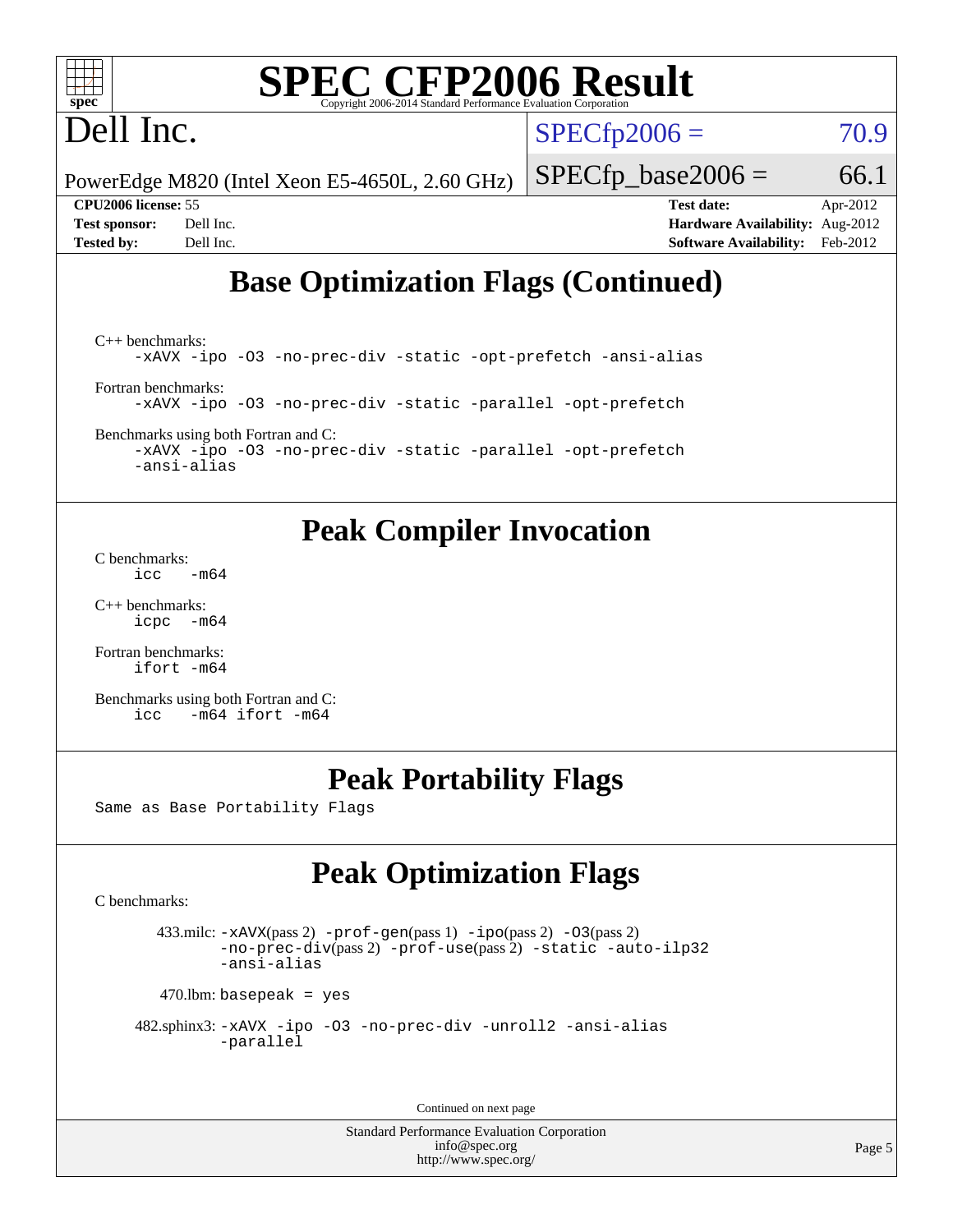| ٠ |  |  |  |  |  |  |
|---|--|--|--|--|--|--|

 $SPECfp2006 = 70.9$  $SPECfp2006 = 70.9$ 

PowerEdge M820 (Intel Xeon E5-4650L, 2.60 GHz)

 $SPECTp\_base2006 = 66.1$ 

Dell Inc.

**[CPU2006 license:](http://www.spec.org/auto/cpu2006/Docs/result-fields.html#CPU2006license)** 55 **[Test date:](http://www.spec.org/auto/cpu2006/Docs/result-fields.html#Testdate)** Apr-2012 **[Test sponsor:](http://www.spec.org/auto/cpu2006/Docs/result-fields.html#Testsponsor)** Dell Inc. **[Hardware Availability:](http://www.spec.org/auto/cpu2006/Docs/result-fields.html#HardwareAvailability)** Aug-2012 **[Tested by:](http://www.spec.org/auto/cpu2006/Docs/result-fields.html#Testedby)** Dell Inc. **[Software Availability:](http://www.spec.org/auto/cpu2006/Docs/result-fields.html#SoftwareAvailability)** Feb-2012

# **[Peak Optimization Flags \(Continued\)](http://www.spec.org/auto/cpu2006/Docs/result-fields.html#PeakOptimizationFlags)**

```
C++ benchmarks: 
        444.namd: -xAVX(pass 2) -prof-gen(pass 1) -ipo(pass 2) -O3(pass 2)
               -no-prec-div(pass 2) -prof-use(pass 2) -fno-alias
               -auto-ilp32
       447.dealII: basepeak = yes
       450.soplex: basepeak = yes
      453.povray: -xAVX(pass 2) -prof-gen(pass 1) -ipo(pass 2) -O3(pass 2)
               -no-prec-div(pass 2) -prof-use(pass 2) -unroll4 -ansi-alias
Fortran benchmarks: 
      410.bwaves: -xAVX -ipo -O3 -no-prec-div -opt-prefetch -parallel
               -static
      416.gamess: -xAVX(pass 2) -prof-gen(pass 1) -ipo(pass 2) -O3(pass 2)
                -no-prec-div(pass 2) -prof-use(pass 2) -unroll2
                -inline-level=0-scalar-rep--static
      434.zeusmp: basepeak = yes
      437.leslie3d: basepeak = yes
  459.GemsFDTD: -xAVX(pass 2) -prof-gen(pass 1) -ipo(pass 2) -O3(pass 2)
                -no-prec-div(pass 2) -prof-use(pass 2) -unroll2
                -inline-level=0 -opt-prefetch -parallel
        465.tonto: -xAVX(pass 2) -prof-gen(pass 1) -ipo(pass 2) -O3(pass 2)
                -no-prec-div(pass 2) -prof-use(pass 2) -inline-calloc
                -opt-malloc-options=3 -auto -unroll4
Benchmarks using both Fortran and C: 
    435.\text{gromacs: basepeak} = yes
 436.cactusADM: basepeak = yes 454.calculix: -xAVX -ipo -O3 -no-prec-div -auto-ilp32 -ansi-alias
        481.wrf: basepeak = yes
```
The flags files that were used to format this result can be browsed at <http://www.spec.org/cpu2006/flags/Intel-ic12.1-official-linux64.20111122.html> <http://www.spec.org/cpu2006/flags/Dell-Platform-Settings-V1.2-revA.20120410.00.html>